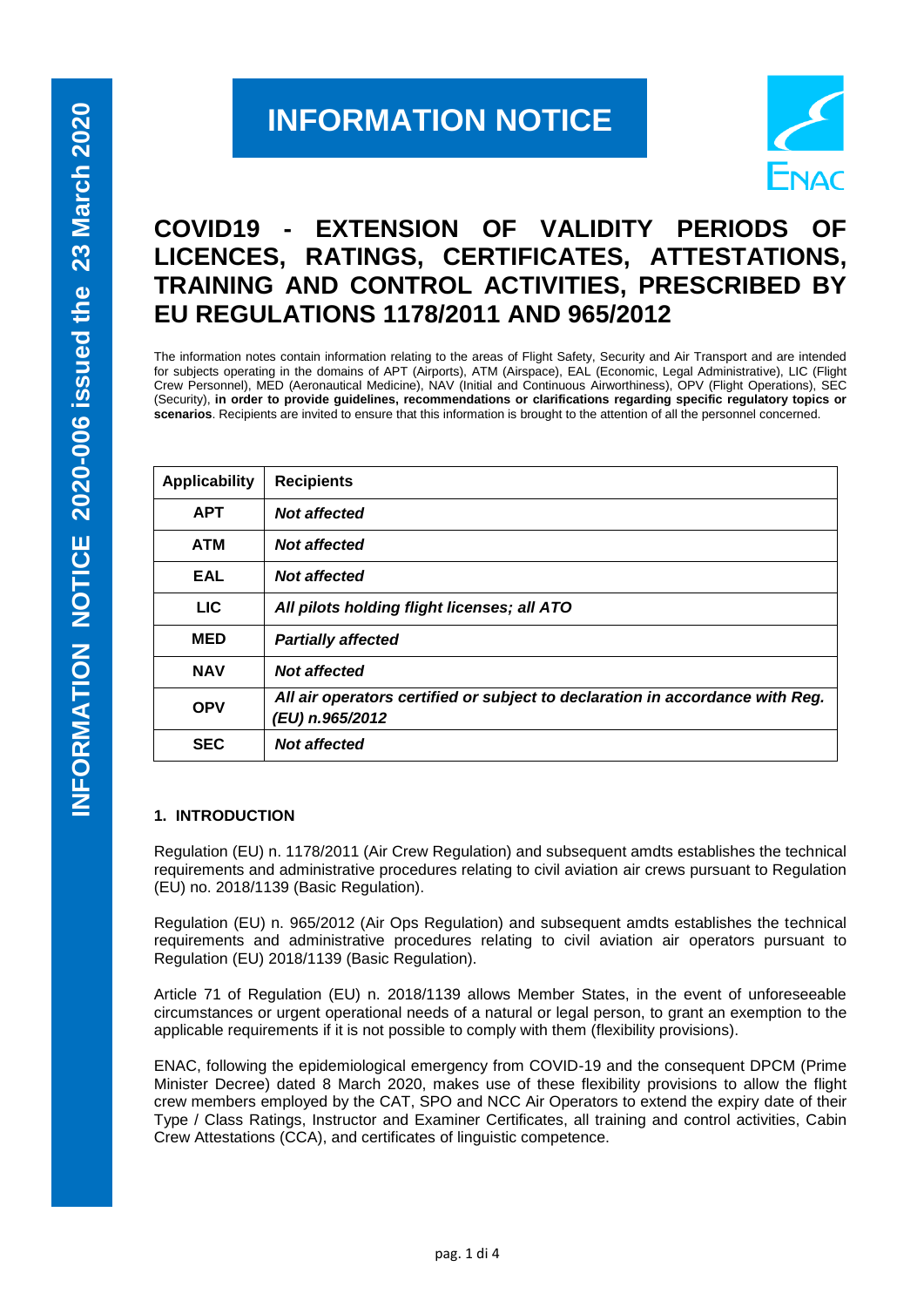# **2. SCOPE AND APPLICABILITY**

This Information Note intends to provide indications on the ways established to take advantage of the flexibility provisions provided for in Art. 71 of Regulation (EU) 2018/1139, to CAT Air Operators certified by ENAC, to SPO and NCC operators who have submitted Declaration to ENAC, and to CAT, SPO and NCC Air Operators from other EASA countries:

- a) employing flight crew members holding licenses or CCAs issued by ENAC such as:
	- Pilots holding ATPL / CPL / MPL License with:
		- CLASS / TYPE RATING + INSTRUMENT RATING
		- INSTRUCTOR CERTIFICATIONS
		- EXAMINER CERTIFICATIONS
		- LANGUAGE COMPETENCE CERTIFICATIONS
	- Flight attendants holding CCA
- b) accomplishing recurrent training and control activities pursuant to the following requirements of Regulation (EU) no. 965/2012:
	- ORO.FC 130 Recurrent training and checking (NB, includes CRM for SPO / NCC)
	- ORO.FC.145 (c) Approval of training, checking and FSTD training devices
	- ORO.FC.230 (b), (c), (d), (e), (f) Recurrent training and checking
	- ORO.FC.A.245 (d) Alternative Training and qualification program
	- ORO.FC.330 Recurrent training and checking operator proficiency check
	- ORO.CC.140 Recurrent Training
	- ORO.TC.135 Recurrent Training
	- Any applicable requirement prescribed by the SPA Part relating to recurrent training and control

### **3. CONDITIONS**

The following staff, falling in the applicability set out in paragraphs 2 a) and b) above, whose deadlines are between the date of issue of this I.N. and 31 Oct. 2020, can take advantage of the flexibility provisions and therefore extend the relevant period of validity by 4 months:

- Pilots, flight attendants and technical crew members of CAT / NCC / SPO Air Operators who, having no accessibility to flight simulators and / or aircraft (airplane or helicopter), meet both the following conditions:
	- a) hold a valid class or type rating or qualification valid in their role
	- b) operate within the management system of an organization for which the Part ORO of Reg. (EU) n.965/2012 is applicable
- Instructors or Examiners holding a valid certificate who operate within the management system of an organization (CAT / NCC / SPO) for which the Part ORO of Reg. (EU) 965/2012 is applicable
- Flight personnel holding a valid CCA certificate

**The new deadline, extended by 4 months compared to the original one, can be formalized not earlier than 1 month from the original deadline. The training and the assessment/control provided for in paragraph 5 are also carried out in the month preceding the original deadline. The deadline extended according to this note cannot however exceed the date of 22 Nov. 2020.**

# **4. METHOD OF NOTIFICATION TO ENAC BY THE OPERATOR**

The Operator notifies via PEC (Certified e-mail) to the Certification Team at the competent Operations Directorate or Operations Office, to the Airport Directorate of usual reference, and to the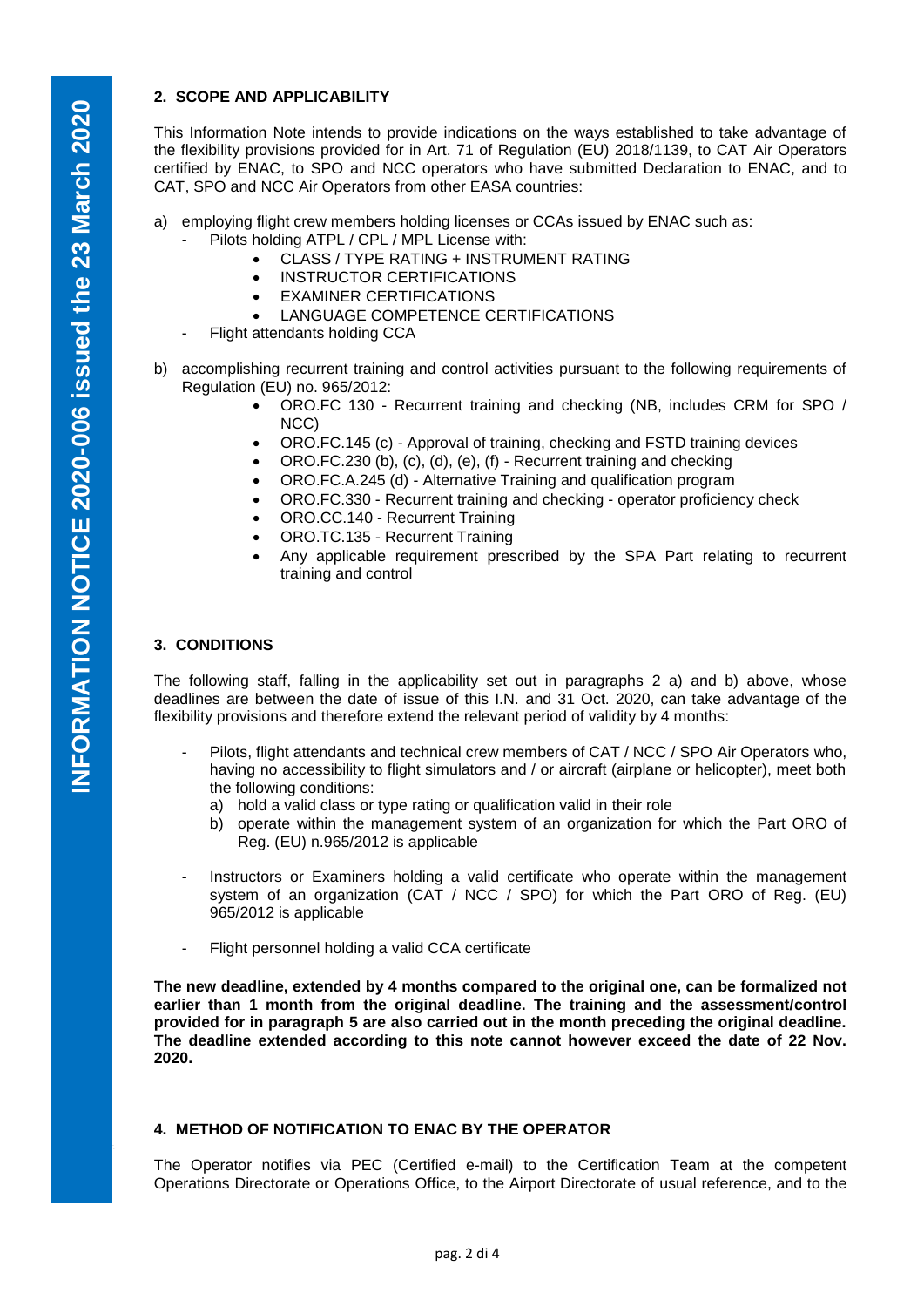ENAC RPO Directorate, the list of Pilots, Instructors, Examiners, Flight Attendants and technical crew members for which extension is necessary, also indicating the mitigation measures adopted and the completion of the training required in accordance with point 5, using the form attached to this Information Note.

The Operator Examiner or the ENAC Examiner may update the pilot's license extending its validity by 4 months.

The extension with the new expiry of the Instructor Certificate is carried out by the Examiner.

The extension with the new expiry of the Examiner Certificate is carried out by a Senior Examiner.

The updating of licenses also extends, if necessary, the language competence in accordance with FCL.055. To this end, the Examiner fills in the form attached to this I.N. and extends the validity period of 4 months. This form is kept within the license.

For deadlines related to recurrent training and control activities, the Operator updates its database extending the validity of 4 months.

Pilots, Instructors, Examiners who work with Operators whose principal base of operations is in another EASA country, are required to send to the Airport Directorate of usual reference and to the ENAC RPO Directorate via PEC (Certified e-mail or, if not available, at the address e-mail [personale.volo@enac.gov.it\)](mailto:personale.volo@enac.gov.it) the photocopy of the updated license.

In the case of updating the Instructor and Examiner Certificates, sending must only be done to the ENAC RPO Directorate.

**The examiner is not required to make the notifications prescribed by Circular LIC 13 and, in case of EASA license not issued by ENAC, no procedure according to EDD is required.**

### **5. MITIGATION MEASURES NECESSARY TO EXTEND VALIDITY**

In order to get the extension of the validity as per par. 2a) and b), the personnel concerned must have received training and an assessment according to the criteria and methods established by the Air Operator.

In order to keep the proper level of competence, it is also required the review of the type-related abnormal and emergency procedures, as well as the elements required by the applicable part SPA.

As far as the training and control activities prescribed by EU Reg. No. 965/2012 ORO.FC and SPA parts is concerned, the Operator must implement mitigation measures, also in derogation of what had previously approved by ENAC.

As an example, a non-exhaustive list of possible mitigation measures to be implemented in flight or on ground is given below:

- Line Check carried out in accordance with the operations manual part D and related appendices by a Commander appointed by the Operator
- use of an available/accessible simulator of another variant which represents the type, or use of an FNPT which represents the type of aircraft
- CBT training
- videoconferencing
- self-training developed by the operator

All the training and control activities used as mitigation actions shall be recorded and kept according to the applicable requirements.

As far as the holders of Cabin Crew Attestations issued in accordance with Annex V (part CC) of Regulation (EU) no. 1178/2011 is concerned, the operator shall satisfy the requirement ORO.CC.140 with the means established to keep the level of competence required to operate the applicable type of airplane or helicopter.